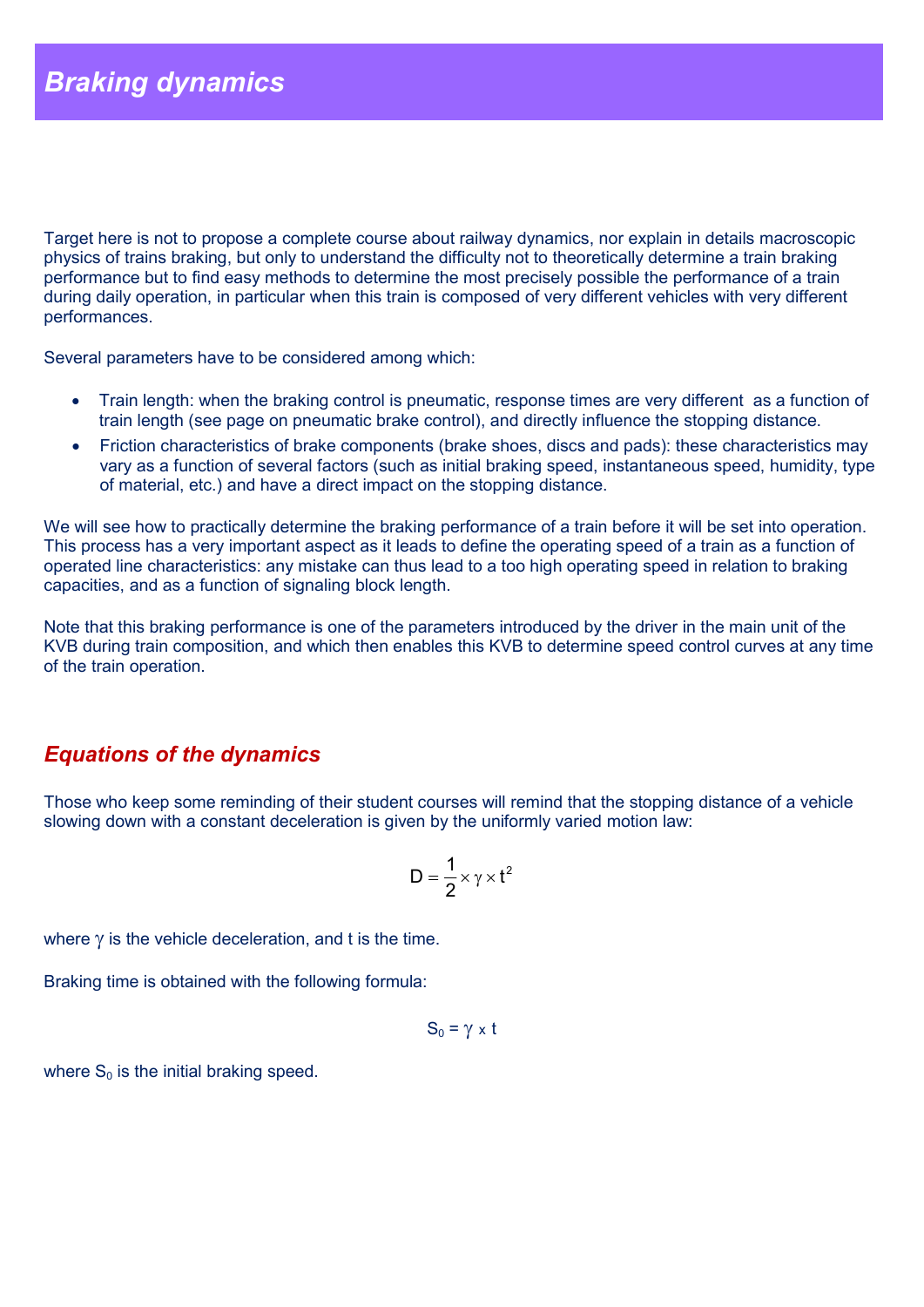Thus, from the previous two formulas, it is possible to get two other formulas linking the stopping distance and the deceleration:

$$
D = \frac{S_0^2}{2 \times \gamma} \quad \text{or} \quad \gamma = \frac{S_0^2}{2 \times D}
$$

Finally, it shall be recalled to mind that the deceleration comes from the following formula:

$$
F = M \times \gamma
$$

where M is the vehicle mass and F the sum of all brake forces applied to the vehicle.

Note - The mass M considered here is what is called the dynamic mass of the train. Indeed, the various devices in rotation (such as axles, brake discs, traction motors, transmissions) are "consuming", internally to the train and due to their rotational inertia, a part of applied brake force: the deceleration finally obtained shall therefore take into consideration the internal loss of brake force.

# *Notion of braked weight and percentage of braked weight*

#### **Introduction**

The mathematical process mentioned above is convenient for railway vehicles design, but its use is quite difficult for daily operation. This mathematical process is also adapted for the definition and determination of braking performances of rolling stock with fixed composition (e.g. trainsets) during their design as well as during their operation, but is quite more difficult to use when the train is composed of different vehicles with sometimes different performances, in particular for operating needs.

However, the major part of traffic remains ensured by a train composed of a locomotive hauled trains. Therefore it is of interest for the operator to be able to easily determine the braking performances of each train as a function of specific braking capacities of each vehicle in the train, and taking also into consideration the fact that length and the load of the train can change from one day to the other.

Moreover, it shall also be taken into consideration that the braking capacities of the trains will have to be determined by agents in charge of their composition, these agents not having means nor time to perform the determination of the braking performance of each train composed during a day of operation by means of a complex mathematical calculation. And if today micro-computers (of digital pads) can include applications rendering this type of complex calculation accessible to all; it was not the same only thirty years ago !

This is the reason why UIC defined easy methods for determination of braking performances of trains, so that these performances can be used to immediately define the train category, its maximum operating speed and eventual operating restrictions to which it will be submitted as a function of the characteristics of the infrastructure on which it will be operated. In addition these methods shall also be commonly admitted by all the members in order to enable international operation on the common basis.

Thus where developed the notions of braked weight and percentage of braked weight. The basic idea of these parameters is the following: each vehicle in a train shall have one or several braked weight, and the braked weight of a train is the sum of braked weight of the vehicles composing the train. This is the reason why the braked weight is mentioned on all vehicles that may be exchanged between Operators (as well as on locomotives), as it enables to determine the braking performances of trains composed with these vehicles.

Taking into consideration the complexity of the methods and the numerous particular cases which it is subject to, target is here to only present a very general synthesis that makes it possible to understand the general principle of this method. To know all details, please refer to UIC 544-1 leaflet.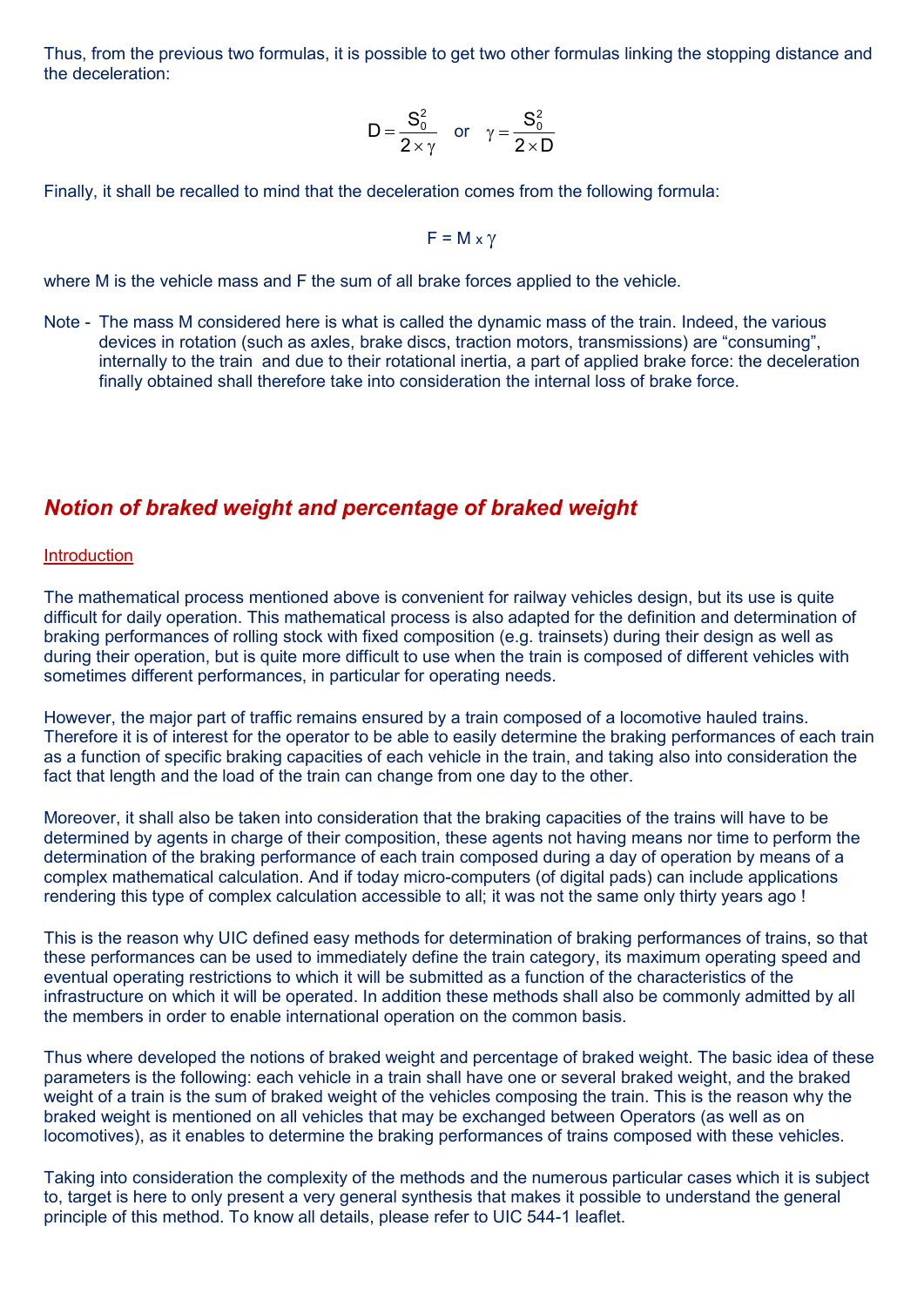#### General principle

UIC defined as a basic principle that a train composed with 15 coaches, two bogies (60 axles) which stops in 1000 meters from an initial speed of 120 kph has a percentage of braked weight of  $\lambda$  = 80%.

Based on this principle, UIC realized abacus for a single vehicle and for a train with 60 axles, making it possible to define, as a function of the braked weight, the stopping distance for the both common operating speed at this time: 100 kph and 120 kph.

Well... Very nice... But this does not define how to determine the  $\lambda$  of a vehicle... There are in fact two methods:

- By means of tests.
- By means of calculations.

## Determination by means of tests

The stopping distance is measured for all speeds mentioned on the UIC abacus between 100 kph (wagon) or 120 kph (coach) and the maximum operating speed of the vehicle, for braking mode P and in emergency braking:

- Either for the single vehicle with uncoupled tests (the vehicle is hauled by means of remote controlled coupler, then the locomotive is uncoupled and the vehicle is braked).
- Or for a 400 m (coaches) or 500 m (wagons) train composed only with concerned vehicles hauled by an unbraked locomotive.

Generally, both types of tests are performed.

The measured stopping distance is then reported in the UIC abacus, which makes it possible to determine the  $\lambda$ . The braked weight if then deduced from the  $\lambda$  for each initial speed, and the lowest value obtained will be mentioned on the vehicle.

## *Example*

*A train composed of 15 coaches with 2 bogies each, all identical and with a weight of 42 tons each, hauled by an unbraked locomotive with a mass of 150 tons, has a stopping distance of 875 m from 120 kph. UIC abacus*  shows a  $\lambda$  corresponding to 93%, which gives for the train a braked weight of:

$$
B_{\text{train}} = \lambda \times M_{\text{train}} = 0.93 \times (15 \times 42 + 150) = 725.4 \text{ tons}
$$

*Thus each coach has a braked weight of:*

$$
B = \frac{B_{\text{train}}}{15} = \frac{725.4}{15} = 48,36 \text{ tons}
$$

*Thus the braked weight at 120 kph of a coach is 48 tons.*

The only problem is: this type of test is very heavy, expensive and long to perform. Moreover, when the concerned vehicle is a new one, it is not very easy to wait for having a sufficient number to compose a 400 or 500 m train: this is the reason why this method is now only used in particular conditions.

## Determination by means of calculations

Existing calculations means make it possible to perform a stopping distance calculation taking into consideration all characteristics of brake equipment (brake cylinders pressure, friction coefficients, efficiency, etc.) and to deduce, from abacus (or associated formulas) of the UIC 544-1 leaflet, the  $\lambda$  of the vehicle.

Calculations are performed for the different speeds mentioned in the abacus, as for the tests.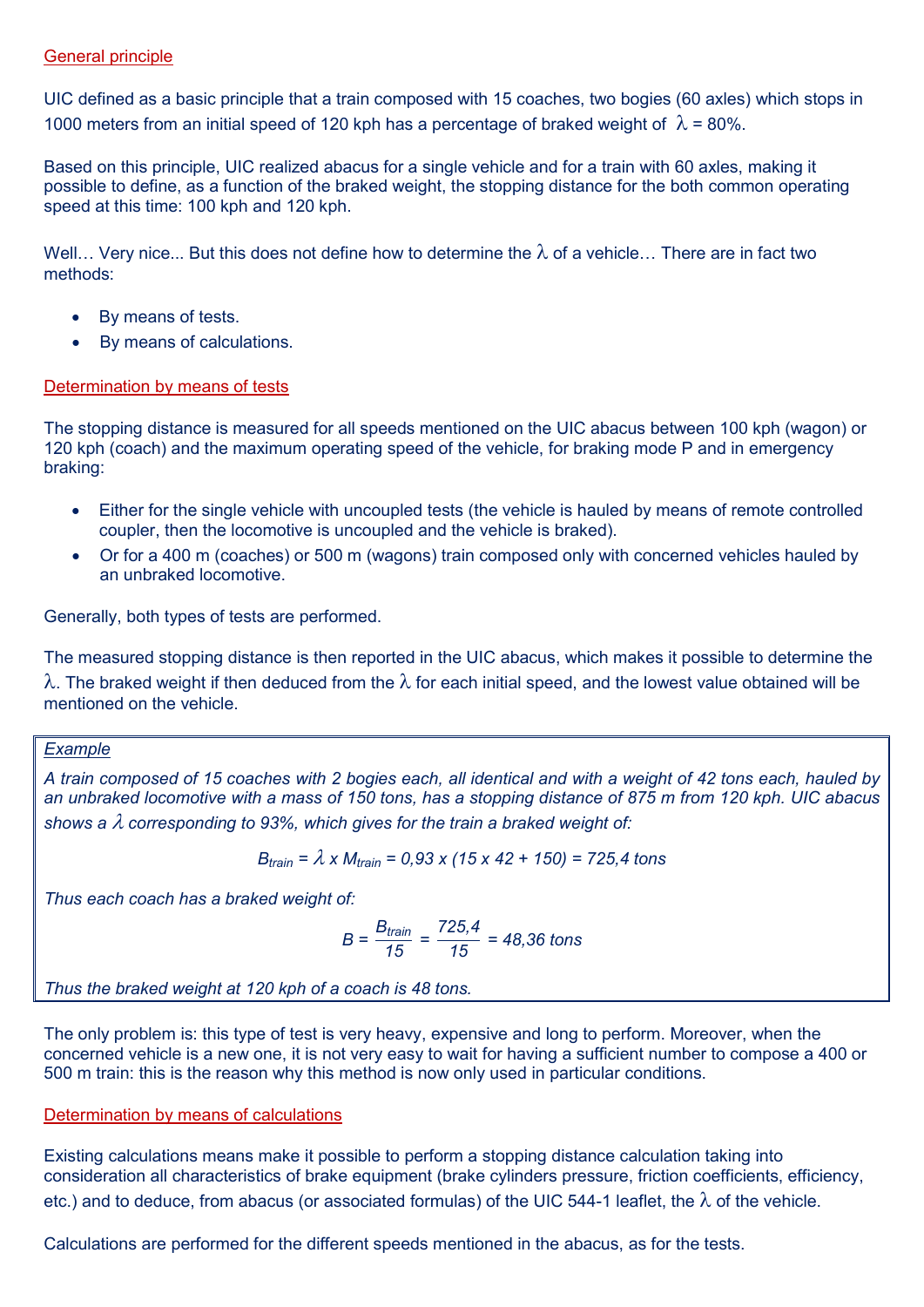This method, which is only valid for P10 cast iron brake shoes and for an operating speed of 120 kph (thus practically only for some wagons), makes it possible to determine the  $\lambda$  only by calculation.

 $F_a$  being the brake force delivered by brake equipment of a vehicle in motion, the braked weight is defined by:

$$
B = \frac{k \times F_a}{g}
$$

where k is a constant parameter, specific to the vehicle, and g is the acceleration due to gravity.

The UIC leaflet provides formulas and abacus for the parameter k (which in particular depends on the geometry of the shoe holders that are used).

#### Influence of train length

Response times of the pneumatic brake are strongly dependent on the train length (see page on the pneumatic brake). However these response times have a direct influence on the final performance, i.e. the stopping distance.

It is accepted that a length under 400 m for a train composed with coaches and under 500 m for a train composed with wagons, the braked weight obtained by summation of braked weights mentioned on vehicles remains valid. However, this braked weight shall be corrected if the train length exceeds these values (except for vehicles equipped with EP assist – EP brake – or with venting accelerating devices).

Thus the UIC 544-1 leaflet includes abacus providing the correction factor that shall be applied on the braked weight obtained by summation of braked weights of the vehicles composing the train.

Practically, this correction essentially concerns wagons operated in brake mode P, passenger trains rarerly reaching a length over 400 m.

#### Particular case of freight trains operated in brake mode G

We have seen above that the braked weight is always determined in brake mode P. However freight trains are operated mainly in brake mode G, this in order to limit the longitudinal traction or compression forces (see page on the pneumatic brake).

For freight trains and for the most commonly used types of cast iron brake shoes, abacus have been realized on the basis of tests results in order to be able to determine, in particular as a function of the  $\lambda$  the train (summation of  $\lambda$  of wagons) and of the slope, the stopping distance for each typical speed limit (90 kph, 100 kph, 120 kph) and for a train length up to 700m, this for a pneumatic brake.

Therefore it mainly corresponds to abacus destined to trains operation, and not for determination of braked weight during vehicles design.

It shall be noted that this method only concerns trains composed with vehicles that are only equipped with cast iron brake shoes.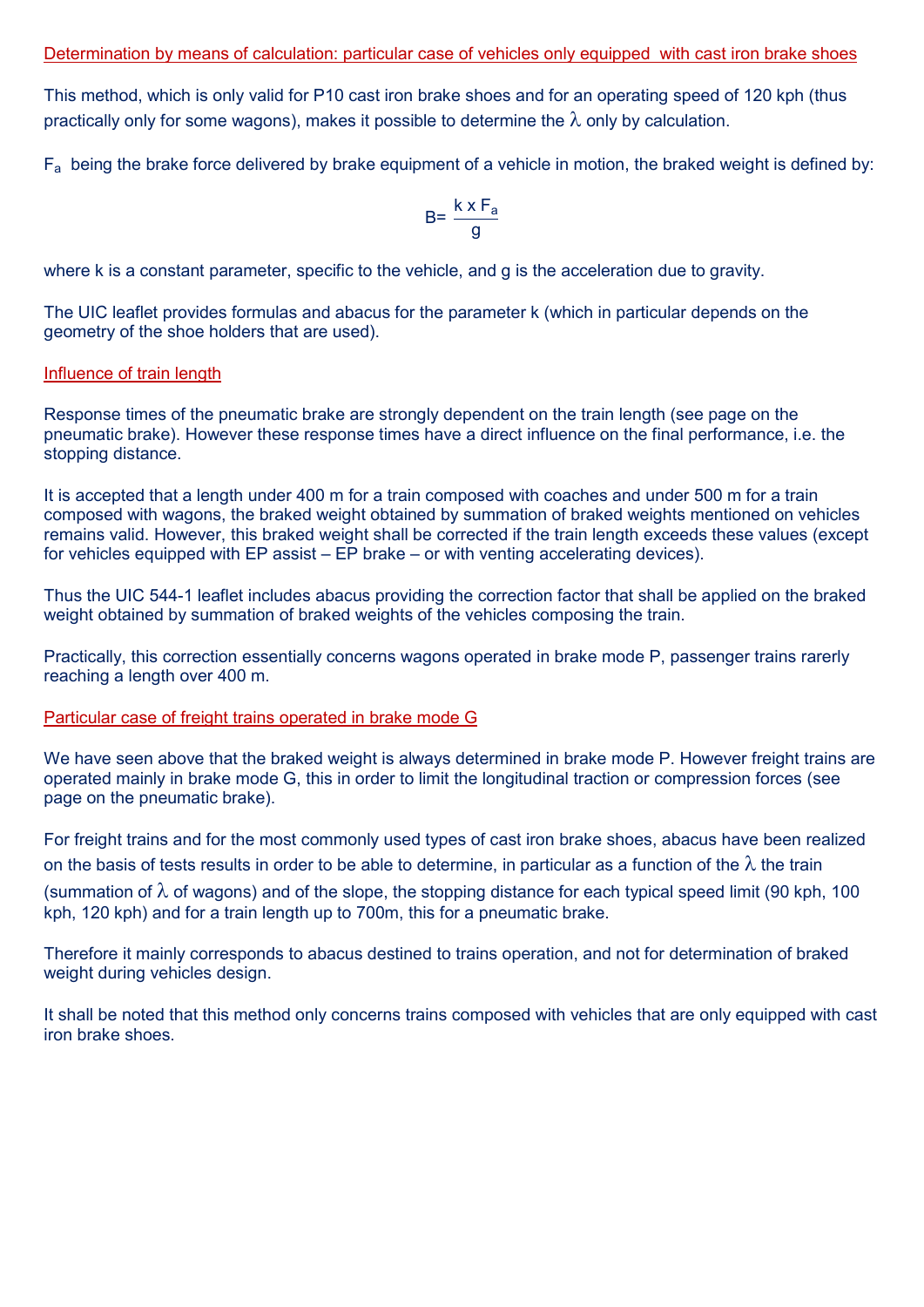#### Particular case of passenger trains: Pédelucq formula

For passenger trains composed of vehicles equipped with cast iron brake shoes, a formula has been established by Mr Pédelucq:

$$
D = \frac{\varphi \times V_0^2}{1,09375 \times \lambda + 0,127 - 0,235 \times i \times \varphi}
$$

where  $\varphi$  is a coefficient that varies as a function of braking initial speed  $V_0$  (and is given by tables), and I is the track gradient (with a – sign is uphill and a + sign if downhill). A correction is then applied as a function of train length, here again thanks to specifications of UIC 544-1.

This formula has been derived from several tests. Anyway it is no more in use today.

#### Evolution of brake equipment

You probably noticed that it is often mentioned that formulas and abacus cited in the text have been established for vehicles equipped with cast iron brake shoes, and with pneumatic brake control. It is exactly where the problem lies… Indeed the increase of speeds and passenger trains weights have required to use other types of brakes than the cast iron brake shoes (see page dedicated to bogie brake equipment): disc brake, composite brake shoes, use of the traction motors as generators to provide a retarding force, magnetic track brakes or eddy current brakes.

But it has been very quickly of evidence that using these types of brakes, often combined one with the other, made obsolete the use of  $\lambda$  as a basis for braking performance determination, this famous  $\lambda$  not being constant any more (in particular as a function to the initial speed). In addition, some rolling stocks (e.g. MI79 or MI2N) have been equipped with an electric braking control, which characteristics are rather different from the pneumatic braking control.

It would then have been necessary to register vehicles in a huge table, providing the corresponding  $\lambda$  for each speed.

Concerning wagons, the fact that the cast iron brake shoes remain widely used make it possible to rely on UIC methodologies. But the tendency goes towards a generalization of composite brake shoes and disc brakes, which different behavior imposed to review, at least partially, UIC calculation methodologies. Thus specific abacus were created for these brakes, taking also into consideration the increase of operating speeds up to 160 kph in first instance, then up to 200 kph.

# *Braking performances of modern rolling stocks*

As we mentioned above, classical methodologies have shown their limits within the past twenty years, with regards to new braking technologies.

In order to take evolution of these technologies into consideration, in terms of bogie brake equipment as well as in terms of energy used for braking control or(and) brake application (use of other energy than pneumatic one), new methodologies and tools had to be developed.

These are based on step by step calculations that are quite time-consuming when performed by hand with a slide rule, but are highly facilitated since the beginning of the years 1990 by the huge development of personal computers. Modern rolling stocks are thus subject to precise performances calculations, in which are taken into consideration all parameters (including fiction coefficients of bogie brake equipment, as well as their variations as a function of different parameters such as speed). These softwares are supplied by return of experience, provided that commissioning of a new vehicle necessarily requires validation of its performances by means of tests (verification of design and of performed calculations, fine tuning to get the specified performances).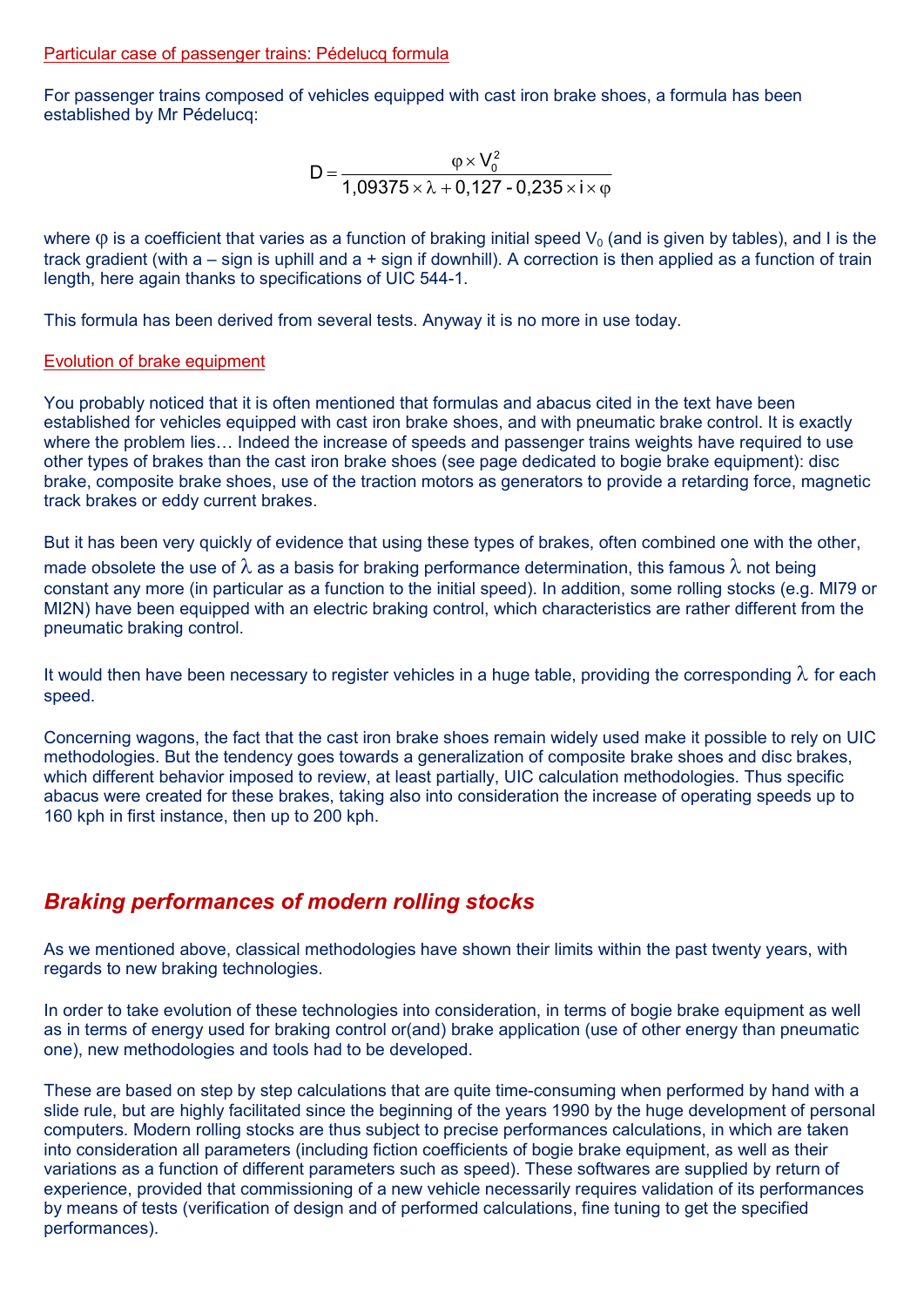Moreover, introduction of modern signaling systems (TVM, KVB, LZB, ERTMS, etc.) requires to know the braking performances of a train in form of an equivalent deceleration, which shall even be a guaranteed one (thus including degraded adhesion, a defined level of brake equipment isolation on the train, tolerances on brakes forces and friction coefficient of materials, etc.). Thus these performances are accessible only by means of a step by step calculation, and not by means of a braked weight type methodology.

# *Some orders of magnitude as a conclusion*

In order to have an idea about braking performances of railway vehicles, under are some examples for typical rolling stocks. For more details, you can also refer to rolling stocks technical data proposed on the present web site.

## **Wagons**

Wagons generally have a very low  $\lambda$ , around 40 to 80% in G mode (freight operation). For wagons equipped with P mode (passenger operation), two sub-modes exist: S mode, for which a minimum  $\lambda$  of 65 to 70% is required, and SS mode (operating speed of 120 kph) for which the minimum  $\lambda$  is of 100%.

## Classical passenger trains

For speeds greater than or equal to 140 kph, the minimum required  $\lambda$  is of 150 to 170% in tare load, which corresponds to the sub-mode R (marked with a lozenge on the vehicle). For vehicles operated at 200 kph, the  $\lambda$  often reaches around 180% in tare load.

Practically this means that a 15 Corail coaches train authorized for 200 kph operation stops in a distance of ca 980 meters from 160 kph, and 1620 meters from 200 kph.

Locomotives generally have lower  $\lambda$ , essentially because of their important weight. A BB 22200 has a maximum  $\lambda$  (corresponding to the simultaneous use of electrodynamic and friction brakes in P mode) of 119% at 160 kph (thus a stopping distance of around 1200 meters from 160 kph). This  $\lambda$  falls down to 72% with friction brake only and from 120 kph in G mode... The BB 26000 (Sybic) is a little bit more performing, with a  $\lambda$ of around 130% at 160 kph (in the same conditions as the BB 22200), and of 150% at 200 kph.

## **Trainsets**

The X 72500 diesel trainset stops in distance of 1050 meters from 160 kph, which would correspond to a  $\lambda$  of around 140% if we consider it is a single vehicle considering its small length. From 120 kph, the stopping distance is 610 meters, thus a  $\lambda$  of around 120%.

On the other hand, the Z2N electric trainset stops in a distance of 650 meters from 120 kph, thus a  $\lambda$  of around 120%.